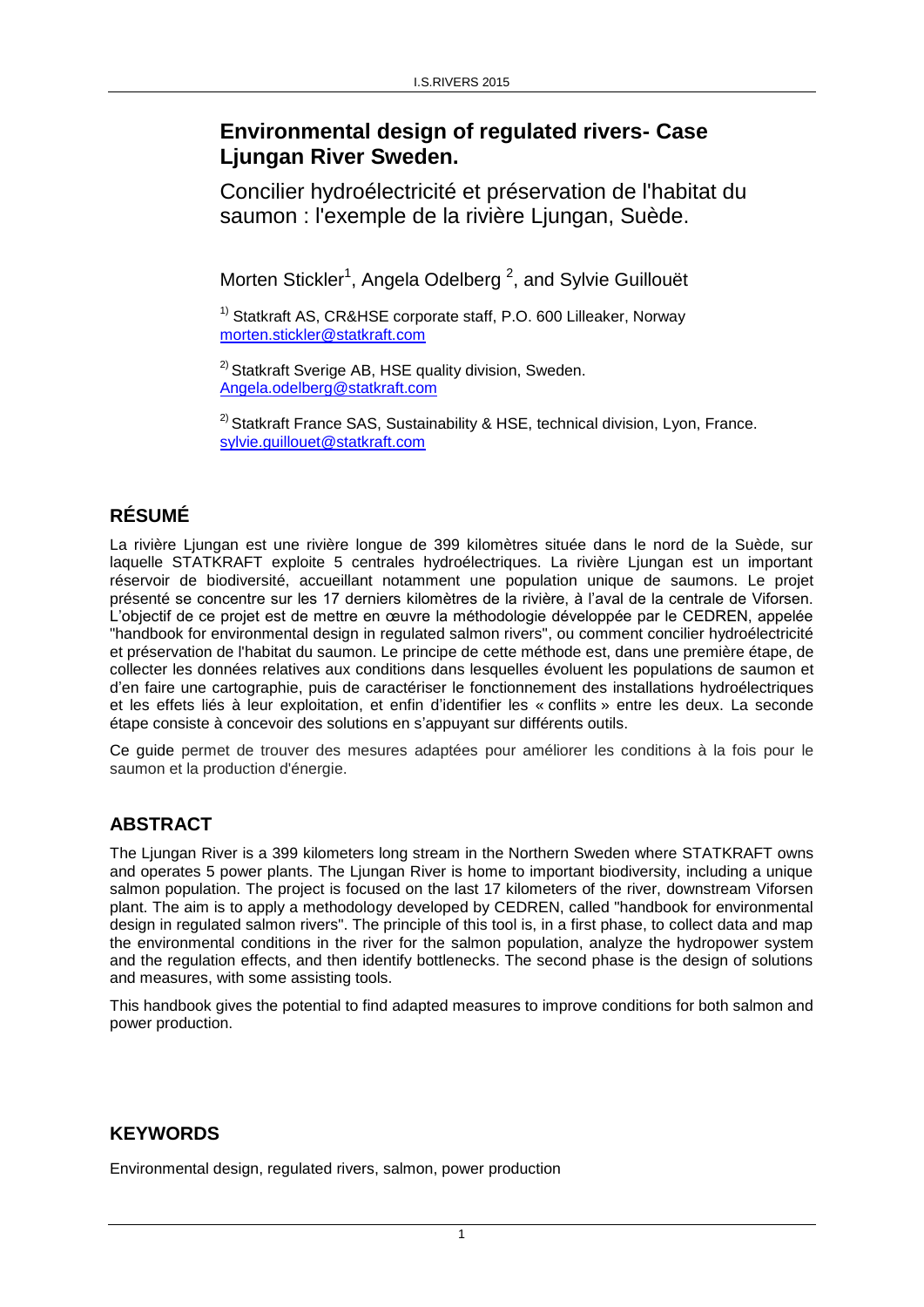#### **1. INTRODUCTION**

The European Water Framework Directive is a key driver towards the development of hydropower as a renewable and sustainable energy resource through establishing targets for improved environmental conditions in regulated rivers. Thus the Directive also exerts pressure on the industry to develop new cost-effective solutions that optimizes the trade-offs between renewable energy production and local environmental conditions. Recently, the handbook *Environmental Design in Regulated Salmon Rivers* was published (CEDREN, September 2013). Statkraft has been the main industrial contributor for this handbook, and recently applied the methodology on a Swedish regulated stream. The main objective of the application was to test the methodology and on the same time seek for cost-effective solutions to ensure sustainable management of a local and unique population of Atlantic salmon (*Salmo salar* L.).

### **2. STUDY SITE AND METHODS**

The Ljungan River is a regulated river with 14 run-of-river plants. The lowermost hydropower station is Viforsen with an installed capacity of 10 GW producing 79 GWh annually. Ljungan River is a moderate large river with an annual median flow of 138 m<sup>3</sup>/s and a median stream with of 40 meters. The stream is pool dominated with riffles and rapids signifying a variable aquatic environment (Figure 1).

Statkraft and Viforsen hydropower plant has today an increased pressure from the authorities and local NGO's concerning management of a local and genetic unique population of Atlantic salmon requiring target Good Ecological Status considering the EU Water Frame Directive. Unfortunately, in 2013 a rapid decrease in water flow occurred, leading to discussions and uncertainties whether the single event had an impact on the Atlantic salmon or not, and whether such events had been multiple. As a step forward the principle and method of the adaptive management approach was integrated as a basis for further work in Ljungan River downstream of Viforsen power plant. The work was designed as an R&D project in a multidisciplinary manner and collaboration between national authorities, county officer, local and national NGO's and research institutes. As a tool and basis for the research work the recent handbook *Environmental Design in Regulated Salmon Rivers* (CEDREN, 2013) was implemented. The handbook contains of two major steps; i) Diagnosis, and ii) Design solutions. With the objective of mapping potential bottlenecks for salmon the first part of the handbook was applied focusing on D1: Mapping of river type, substrate and cover; D2: Hydrological alteration analysis (see Figure 2 for an example of result); and D3: Mapping of spawning habitats; and D4: Water temperature analysis.



Figure 1: Map of Ljungan River downstream of Viforsen hydropower plant demonstrating distribution of pools (green colour); glides (grey colour) and rapids (blue colour).